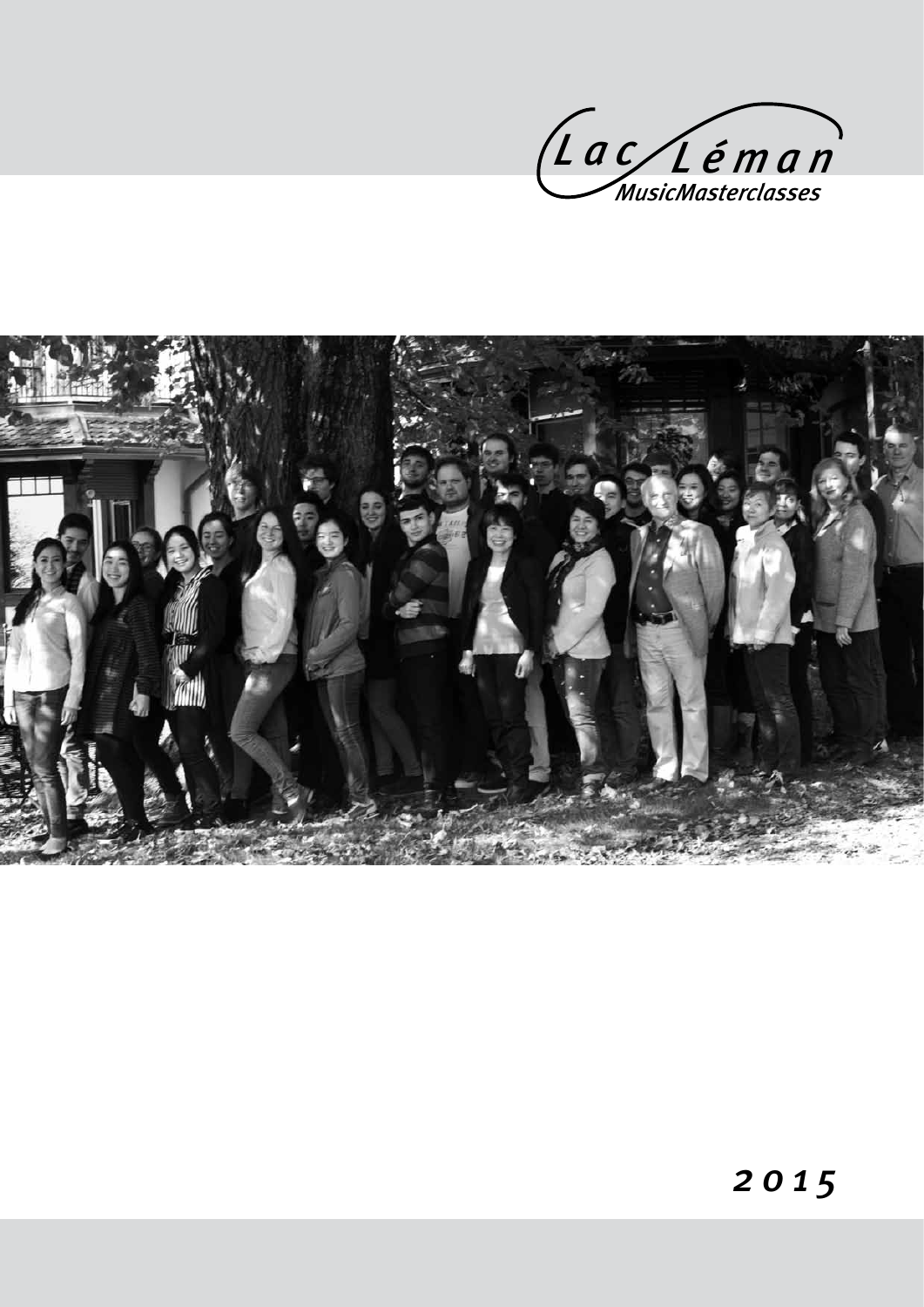Already in its fifth year the Lac Léman Music Masterclasses proved once again in 2015 to be one of the internationally most significant events of high-level musical education for young string players. The course, although comparatively small in terms of the numbers participating (in 2015 there were 24 students attending), again attracted some of the most promising violin, viola, and violoncello players from all over the globe.



It was both amazing and encouraging to see how much the word must have been spread around in the world of classical music about this rather unique event of musical learning and personal development. The attractiveness of the course is no doubt due mainly to the efforts and enthusiasm of the truly outstanding teachers the Association Lac Léman Music Masterclasses has continuously been able to engage in this endeavour. But the other elements which make this such a successful event of musical education are also not to be forgotten: Such master classes could not be

offered if they were not supported in each class of instrument by preeminent pianists familiar with a whole array of repertoire and who are capable of playing the pieces to be studied in concert-like quality. And of course the setting itself can hardly be ignored; this was – as in the past – the Hindemith Music Centre, located in Blonay near Lac Léman or Geneva Lake in one of the most beautiful regions of Switzerland.



It is gratifying for the Association Lac Léman Music Masterclasses to be able to find support from sponsors and many individuals in organizing events such as the 2015 masterclasses, together this time with two concerts open to the general public, one in Vevey and the other in Geneva, and to be able to provide this short report on this unique event.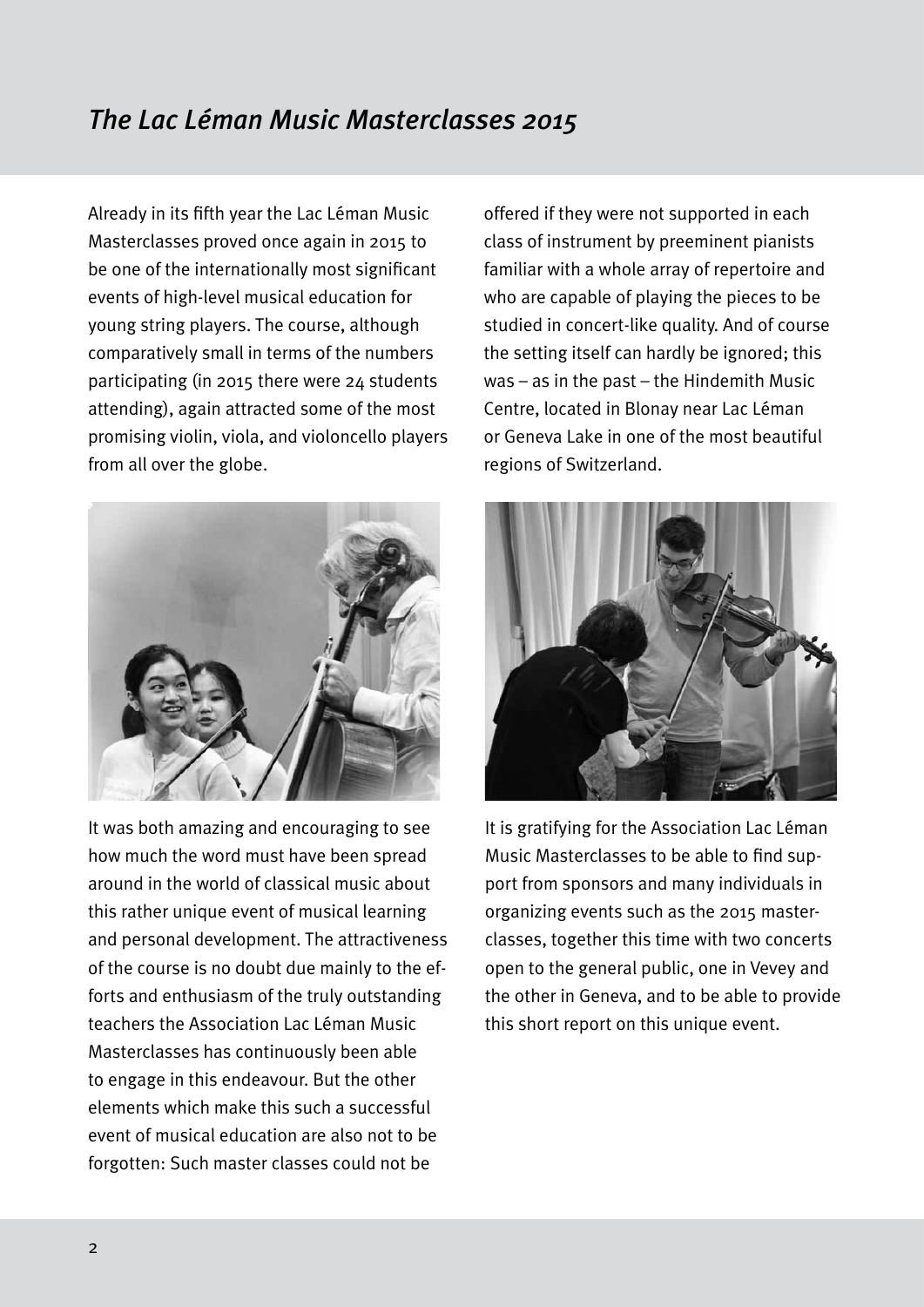## *The Teachers*

The Lac Léman Music Masterclasses are proud to have had available as faculty for the course the same great teachers as in the previous years.

There were two violin classes, one directed by Professor Mihaela Martin, and the other by Professor Boris Kuschnir. Professor Nobuko Imai taught the viola class and Professor Frans Helmerson the violoncello class. Daniel Austrich, violonist and violist, provided additional coaching for the study of chamber music works that were presented in concert. *Boris Kuschnir (violin)*





*Mihaela Martin (violin)* 



*Nobuko Imai (viola)*

Mihaela Martin teaches violin at the Musikhochschule in Cologne, at the Haute École de Musique in Geneva, and at the Kronberg Academy, Boris Kuschnir at the University for Music in Vienna. Nobuko Imai has a professorship for viola at the Conservatory in Amsterdam, at the Reina Sofia School of Music in Madrid, and teaches at the Kronberg Academy, while Frans Helmerson is professor for violoncello at the Hanns Eisler Musikhochschule in Berlin, and teaches additionally at the Kronberg Academy.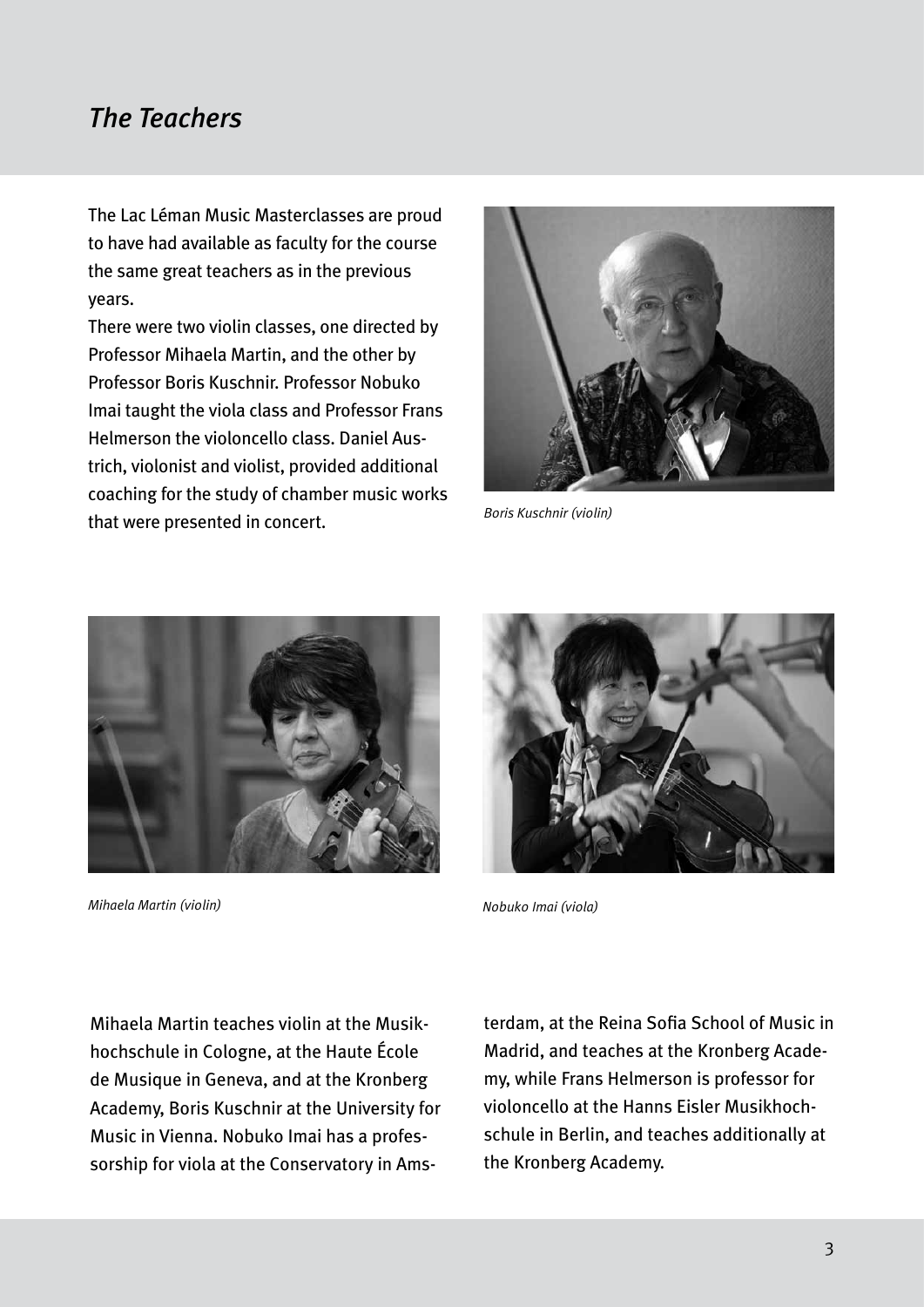# *The Teachers*

All teachers are internationally highly acclaimed artists in addition to their teaching functions, and their advice to students during the course is therefore very much formed and fuelled by their concert practice. Mihaela Martin, Daniel Austrich, Nobuko Imai, and Frans Helmerson also perform in all major concert halls as the four members of the well-known Michelangelo String Quartet



*Frans Helmerson (violoncello)*



*Daniel Austrich (chamber music)*

The excellent teaching support provided by the pianists to students deserves special mention. In the course of fall 2015 the pianists who worked with the students not only in the masterclasses themselves but who also appeared as their partners in the concerts were Rusdan Alavidze from Geneva, Katsura Mizumoto from Brussels, and Ron Regev from Tel Aviv. All of them are internationally acclaimed artists and experienced teachers, both regarding their instrumental ability as well as for their performance of chamber music and were, therefore, able to make a major contribution to the success of the 2015 course.



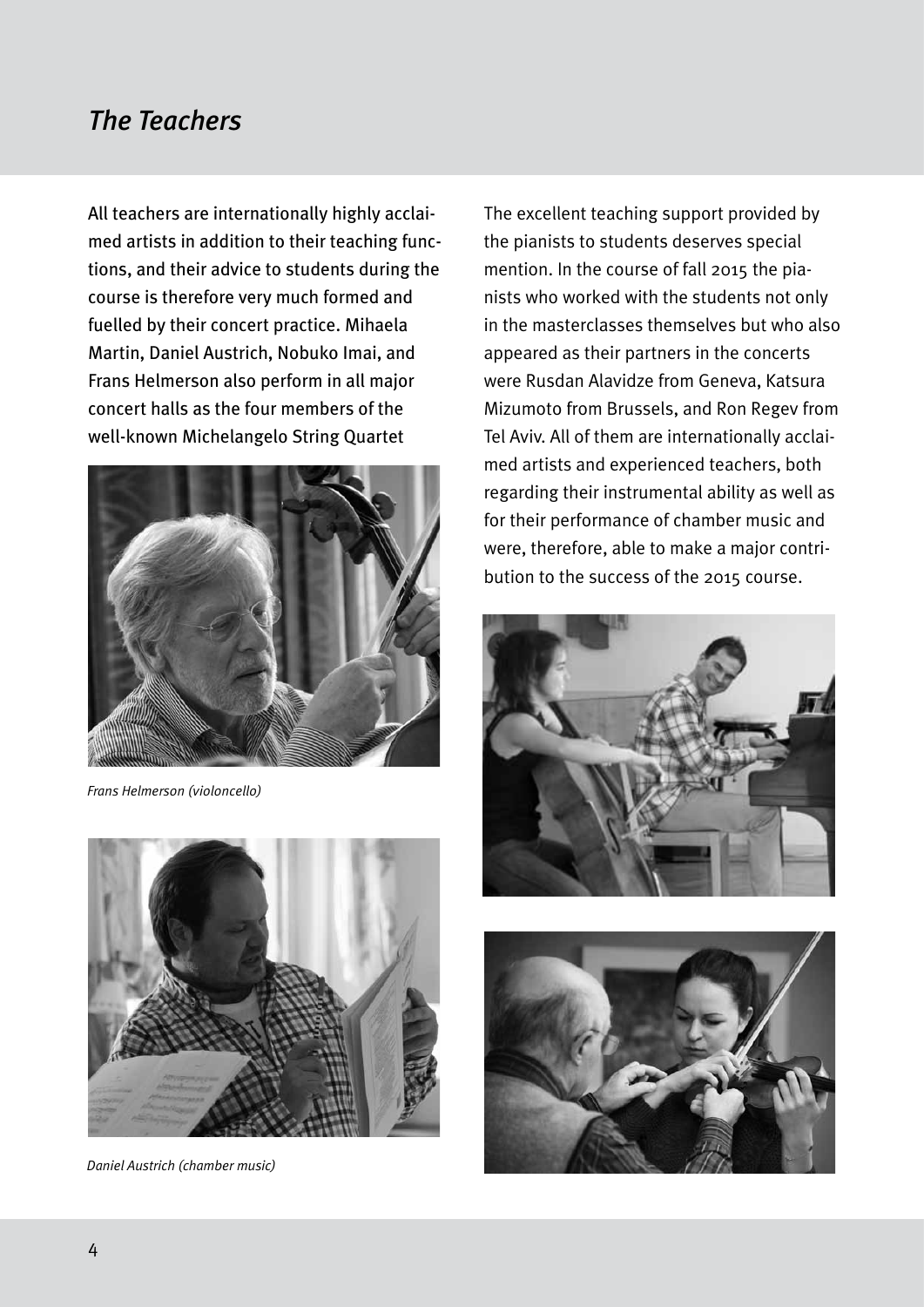## *The Students*

The students who participated in the 2015 masterclasses came from a great diversity of countries of origin, including Armenia, Belgium, Canada, China, France, Greece, Ireland, Japan, South Korea, Netherlands, Norway, Portugal, Russia, Spain, Switzerland, Taiwan, Ukraine, United States, and Venezuela. Ranging in age from 14 to 27 years, as in the past, they were selected on the basis of their past achievements and their future promise. Some of those requiring financial support were provided with stipends to enable them to attend the course.



The students attending the masterclasses in fall 2015 were:

### *Violin*

Wonhee Bae, South Korea Maksym Filatov, Ukraine Irina Friman, Russia Jae Hyeong Lee, South Korea Areg Navarsadyan, Armenia Shuichi Okada, Japan Maria José Oviedo, Venezuela Olatz de Gordejuela, Spain Aggelos Shoinas, Greece Simon Wiener, Switzerland Floris Willem, Belgium

### *Viola*

Loic Abdelfettah, France Clément Batrel-Genin, France Hwayoon Lee, South Korea Ching Han Lin, Taiwan José Nunes, Portugal Mathis Rochat, Switzerland Ziyu Shen, China

#### *Violoncello*

Benjamin Lai, United States Patrick Moriarty, Ireland Selina Sayaka, Switzerland/Japan Stéphane Tetreault, Canada Frida Waervagen, Norway Alexander Warenberg, Netherlands

All of the students, even the youngest amongst them, demonstrated a high level of professional instrument playing from the outset and were truly the young soloists of the Lac Léman Music Masterclasses as they were called in for the concerts. In the two concerts given, in Geneva and in Vevey, they demonstrated their astonishing ability to bring pieces of classical music to the highest level of performance achievement after a week of intensive studies with one of the teachers of the course.

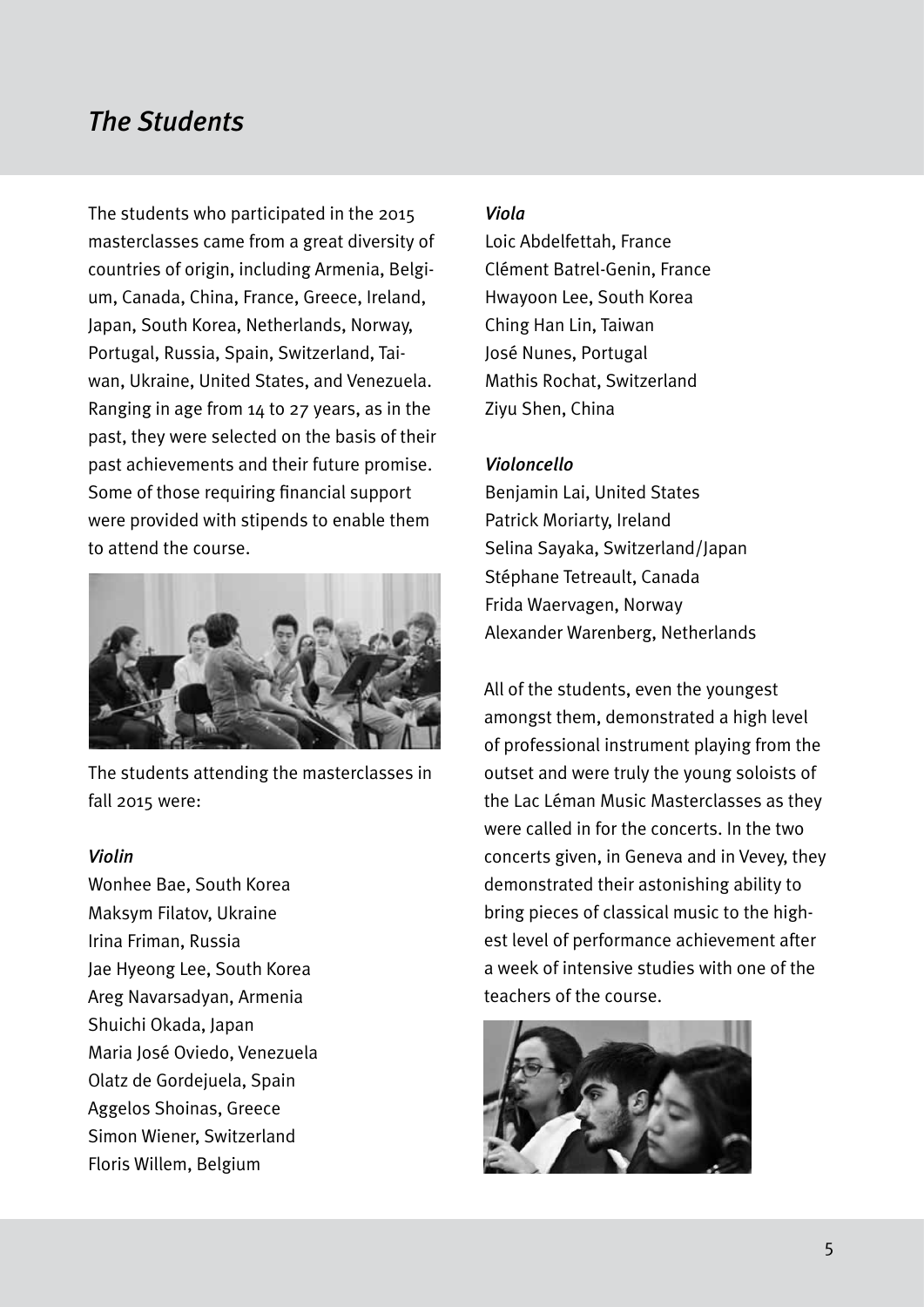# *Course Activities*

The 2015 course, as in the previous years, followed the well-proven principle and concept behind the Lac Léman Music Masterclasses of intensive individual studies by the students in partnership with their teachers, combined with guided work in groups of chamber music as well as chamber orchestra.

The 2015 course proved to be particularly intensive as it provided for the first time for two concerts open to the general public outside of the Hindemith Music Centre: one in Vevey and the other in Geneva. This approach lent itself particularly well to providing even more students with the possibility to perform in wellestablished concert venues.



for two violins, and a Brahms string quintet. The applause of the audience was long and enthusiastic, demonstrating how well received all the performances of the concert were. LLMM is grateful to the Hôtel des Trois Couronnes for providing its hall for a very successful concert without charges.



The first of these concerts was given on 22 October 2015 at the splendid hall of the Hôtel des Trois Couronnes in Vevey and offered a programme with chamber music works of various kinds. The well-attended concert was initiated by a wonderful performance of the Haydn Lark quartet by the Michelangelo String Quartet, followed by equally excellent young soloist presentations of a Dvořák string trio, a Hindemith string quartet, a Prokoviev sonata

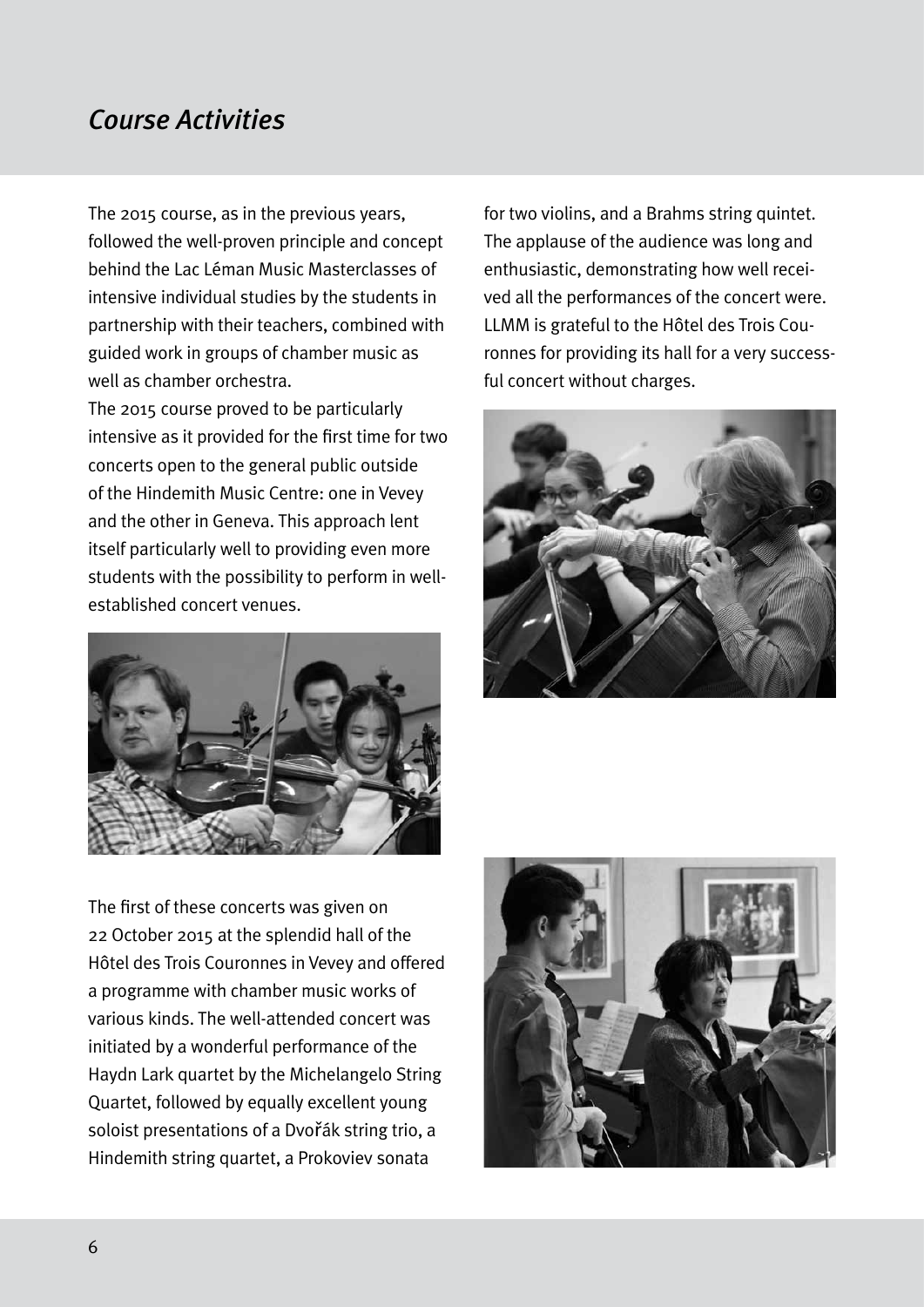# *Course Activities*

The second of the concerts, presented on 24 October 2015, was, as in the previous years, offered at the Grande Salle of the Conservatoire de Musique in Geneva. Many thanks to the Conservatory for again providing this wonderful hall complimentarily which is very well suited to the purposes of LLMM. The hall was packed with listeners and practically fully occupied. This second concert, too, was introduced by a most moving performance of the Haydn Lark Quartet, to be followed by again outstanding performances of individual pieces by the young LLMM soloists. The works played included the Ciaconne of Bartok's sonata for violin solo, the Allegro moderato of Schubert's Arpeggione sonata for violoncello and piano, Chausson's Poème for violin and piano, and the second and third movements of Hindemith's sonata for viola and piano.



The second part of the concert consisted of a dramatic rendering of Brahms' string quintet op. 111, but in an orchestral version played by all the young soloists, each string section led



by one of the teachers. The audience rose to its feet at the end of the concert, rewarding the players with frenetic applause that simply failed to wane.

In keeping with previous occasions, the course ended with a farewell party at the upper floor of the Geneva Conservatory. The faces of the students spoke volumes: why had the course come to an end so soon!